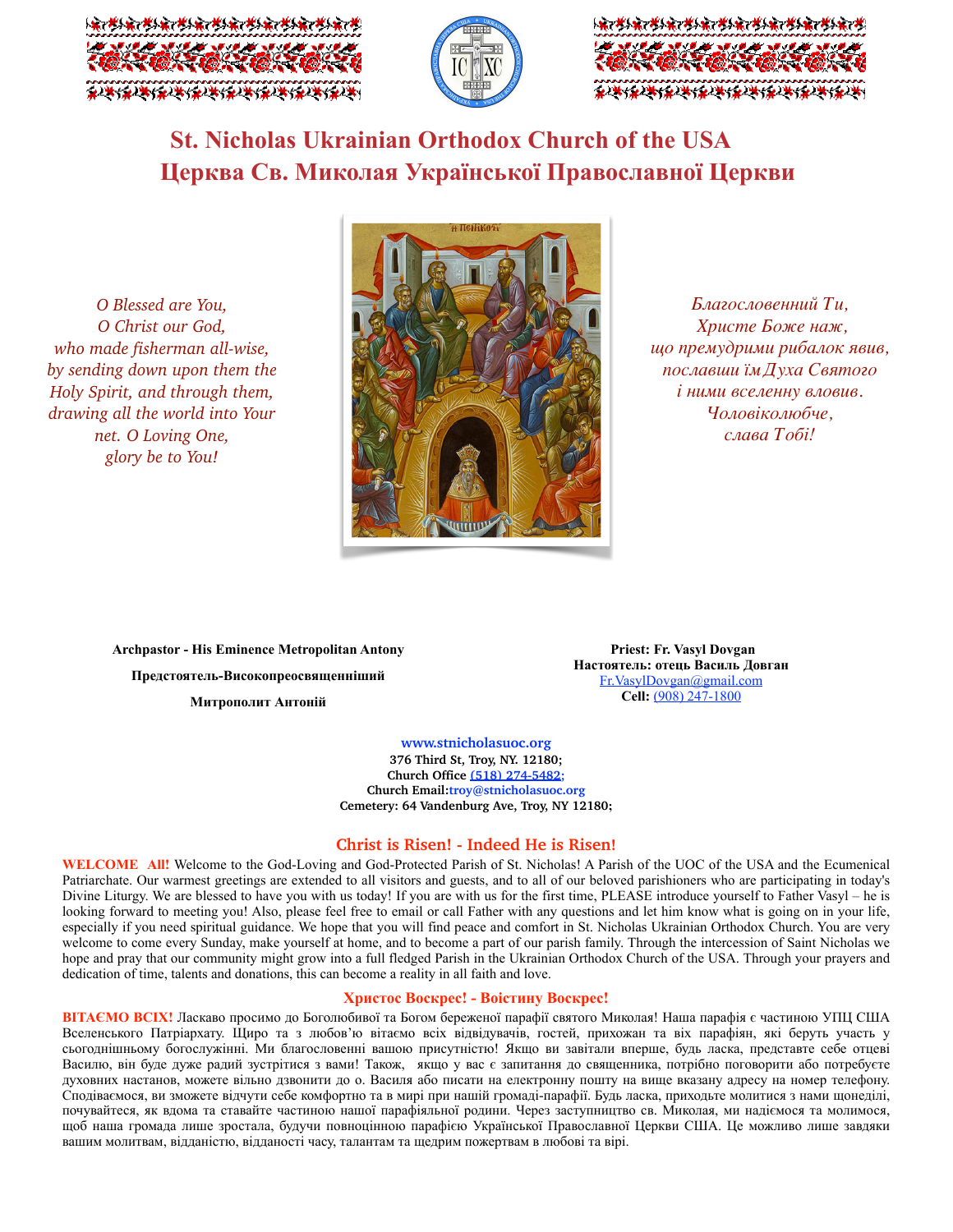# **LITURGICAL SCHEDULE — РОЗКЛАД БОГОСЛУЖІНЬ**

| Thursday, June 2, 2022 - THE ASCENSION OF OUR LORD.                            | Четвер 2 червня 2022, - ВОЗНЕСІННЯ ХРИСТОВЕ.                          |
|--------------------------------------------------------------------------------|-----------------------------------------------------------------------|
| Service at 9:00 AM.                                                            | Богослужіння о. 9:00 ранку.                                           |
| June 5, 2022 - 7th Sunday after Pascha. Tone 6.                                | 5 червня 2022, Неділя 7-ма після Пасхи. Голос 6.                      |
| <b>First Ecumenical Council.</b>                                               | Свв. Отців 1-го Вселенського собору                                   |
| $8:15-8:45$ AM - Confessions.                                                  | $8:15 - 8:45$ ранку – Сповідь.                                        |
| 9:00 AM – Divine Liturgy.                                                      | 9:00 ранку – Божественна Літургія.                                    |
| The Reading is from the Letter of St. Paul to the Acts (Acts 20:16-18, 28-36). | З Діянь Святого Апостола Павла Читання. (Діянь. 20:16-18, 28-36).     |
| The Holy Gospel According to St. John (Jn. 17:-1-13).                          | Від Івана Святого Євангелія Читання (Ін. 17:-1-13).                   |
| June 12, 2022 - 8th Sunday after Pascha. Tone 7.                               | 12 червня 2022, Неділя 8-ма після Пасхи. Голос 7.                     |
| PANTECOST - TRINITY SUNDAY.                                                    | ДЕНЬ СВЯТОЇ ТРОЙЦІ. П'ЯТИДЕСЯТНИЦЯ.                                   |
| $8:15 - 8:45$ AM $-$ Confessions.                                              | $8:15 - 8:45$ ранку – Сповідь.                                        |
| 9:00 AM – Divine Liturgy.                                                      | 9:00 ранку - Божественна Літургія.                                    |
| The Reading is from the Letter of St. Paul to the Acts (Acts 2:1-11).          | З Діянь Святого Апостола Павла Читання. (Діянь. 2:1-11).              |
| The Holy Gospel According to St. John (Jn. 7:37-52-8:12).                      | Від Івана Святого Євангелія Читання (Ін. 7:37-52-8:12).               |
| June 19, 2022 - 1st Sunday after Pentecost. Tone 8.                            | 19 червня 2022, Неділя 1-ша після П'ятидесятниці. Голос 8.            |
| <b>All Saints.</b>                                                             | Всіх Святих.                                                          |
| $8:15 - 8:45$ AM – Confessions.                                                | $8:15 - 8:45$ ранку – Сповідь.                                        |
| 9:00 AM – Divine Liturgy.                                                      | 9:00 ранку - Божественна Літургія.                                    |
| The Reading is from the Letter of St. Paul to the Hebrews (Heb. 11:33-12:2).   | Послання до Євреїв Святого Апостола Павла Читання. (Євр. 11:33-12:2). |
| The Holy Gospel According to St. Matthew (Mt. 10:32-33, 37-38-19:27-30).       | Від Матвія Святого Євангелія Читання (Мт. 10:32-33,37-38-19:27-30).   |
| The Last day before the Apostolic Lent.                                        | Заготовини на Апостольський Піст.                                     |
| June 26, 2022 - 2nd Sunday after Pentecost. Tone 1.                            | 26 червня 2022, Неділя 2га після П'ятидесятниці. Голос 1.             |
| The Saints of Ukraine.                                                         | Всіх святих землі Української.                                        |
| $8:15-8:45$ AM – Confessions.                                                  | 8:15 - 8:45 ранку - Сповідь.                                          |
| 9:00 AM – Divine Liturgy.                                                      | 9:00 ранку - Божественна Літургія.                                    |
| The Reading is from the Letter of St. Paul to the Romans                       | До Римлян Послання Святого Апостола Павла Читання.                    |
| $(Rom. 2:10-16).$                                                              | $(P$ им. 2:10-16).                                                    |
| Holy Gospel According to St. Matthew (Mt. 4:18-23).                            | Від Матвія Святого Євангелія Читання (Мт. 4:18-23).                   |

——————————————————————————————————————————————————————————— **\*\*\*\*\*\*** 

**Bring your children to Church today they will come tomorrow - the future of our church is in our children and grandchildren!**  Приведідь своїх дітей до Храму Божого сьогодні і вони повернуться завтра - наші діти та онуки - вони є майбутнє нашої парафії! **\*\*\*\*\*\*** 

**STEWARDSHIP PRAYER** - My Church is composed of people like me. I help make it what it is. It will be friendly if I am. Its pews will be filled, if I help fill them. It will do great work, if I work. It will make generous gifts to many causes, if I am a generous giver. It will bring other people into its worship and fellowship, if I invite and bring them. It will be a church of loyalty and love, of fearlessness and faith, and a church with a noble spirit, if I, who make it what it is, am filled with these same things. Therefore, with the help of God, I shall dedicated myself to the task of being all the things that I want my church to be. AMEN.

# **Information -Загальна Інформація**

- ✤ **The Divine Liturgy is served every Sunday at 9:00 AM.** (The First Sunday of the month is in English and the rest of the Sundays are in both languages English and Ukrainian or as need). Time for Holy Confession is available before Liturgy, please come.
- ✤ For Baptisms, Weddings, Panakhyda or any other services, please arrange with Father Vasyl Dovgan.
- ✤ Pastoral Visitations of the Sick and Infirm: **Please inform Father Vasyl** if you or your family members are going into the hospital for any reason or if they would like to receive spiritual guidance, support or a visit.

### ———————————————**EMERGENCY CALLS – Please call Fr. Vasyl anytime! Thank you.** ——————————————

- ✤ Божественна Літургія служиться щонеділі о 9:00 ранку. Свята Сповідь перед Літургією.
- ✤ Про Хрещення, Вінчання, Панахиди чи інші Богослужіння, будь ласка, домовтeся з настоятелем отцем Василем Довганoм.
- ✤ Пастирськi відвідини недужих та немічних: **Будь ласка, повідомте отця Василя**, якщо будь-хто з ваших друзів або членів сім'ї потрапив до лікарні з будь-яких причин або бажає духовно збагатитися.

——————————**НЕВІДКЛАДНІ ДЗВІНКИ – Будь ласка, дзвоніть отцеві Василю у будь-який час!** ———————————

#### **ANNOUNCEMENTS – ОГОЛОШЕННЯ**

- ‣ **MEMORIAL BOOKS**: Please submit (before Divine Liturgy) your memorial books (Hramatka) to Fr. Vasyl, if you wish to have your love ones commemorated during the services!
- ‣ **ГРАМАТКА** Будь ласка, дайте (перед Божественною Літургією) вашу граматку о. Василю, якщо ви бажаєте пом'янути своїх рідних у Богослужінні!
- ‣ **CHURCH SCHOOL:** As Lord said. "*Let the children come to me. Don't stop them! For the Kingdom of Heaven belongs to those who are like these children*." Please bring your kids to the church for religious classes. **We will start religion school on first Saturday of October at 9:15AM to 10:15AM**. Step by step they learn more and more what is Orthodoxy and will become more familiar with Bible and we will prepare kids for the first Holy Confession and Communion. **PLEASE PARENTS BRING YOUR KIDS TO LEARN MORE ABOUT SPIRITUALITY. THANK YOU ALL**.
- ‣ **WEEKLY COLLECTION:** We would like to thank everyone for continuing to send in your weekly contributions! Your generosity has been a blessing to the parish and your continued assistance is crucial during this time! Please keep this in mind as you continue to send in your weekly contributions. Your assistance is needed and appreciated. Your weekly envelopes or outright donations can be sent by: Mail: St. Nicholas Ukrainian Orthodox Church 376 3rd St. Troy, NY 12180.
- ‣ **Monday, June 20**  The beginning of the Apostolic Fast of Sts. Peter and Paul (until July 12) .

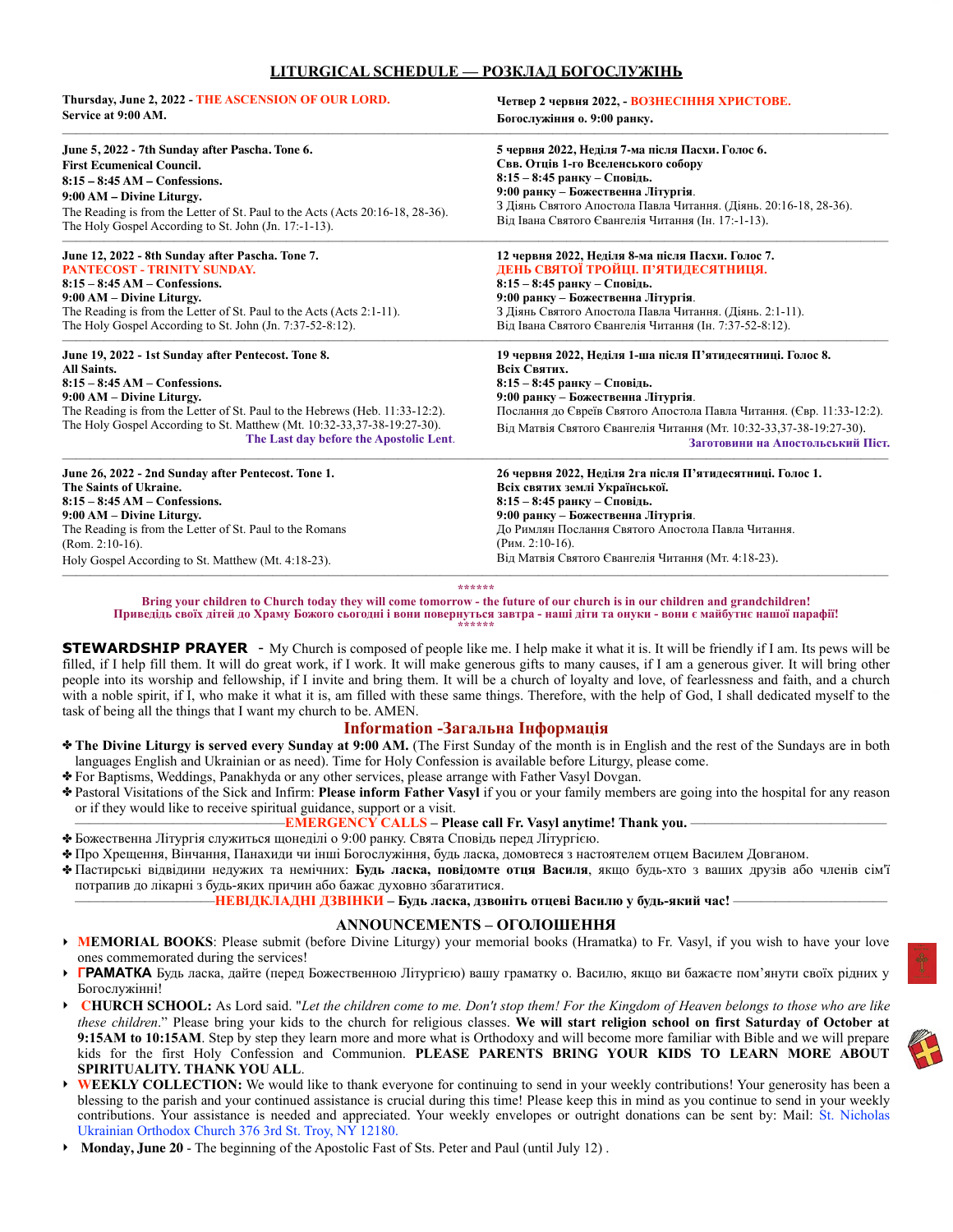## **"Час Кави - Coffee Hour"**

 $\left(\begin{matrix} 1 \\ 1 \\ 0 \end{matrix}\right)$ 

#### **6.5.22 - Halya/Ihor Korhun 6.12.22 -Olena Kutzer**

#### **6.19.22 - Halya/Mykola Zaderej 6.29.22 -All Together**

**Dear Brothers** and sister in Christ. First of all from the bottom of my heart I would like to thank everyone who brought some goodies and signed up already to bring something for coffee hour.

Coffee Hour is a time of fellowship after the church service has ended. It provides a welcoming place, following service every Sunday, to talk with each other, with friends and kids have a chance to spend time together and everyone have time to talk with clergy as well and to meet/talk to new people as well as relaxing with friends during coffee hour.

Our coffee hour hosts provide light refreshments, whatever they like. We always try to include some dessert, sweet treats so that all parishioners, children can enjoy and everyone love desert. Church provide coffee, tea, and usually a cold drink or water is there as well.

We do have open Sundays. We are asking you all to step in and sign up for it. PLEASE take a Sunday or two and bring something to share with us all at the same time. There will be a sign-up sheet downstairs in the coffee room – or you can email or call Halya Korhun to sign up. [Halya152@nycap.rr.com](mailto:Halya152@nycap.rr.com) Cell: 518-526-3238.

We can do memorial service on the day you signed up if you wish. Thank you all, we do appreciate your kindness and generosity. May God Bless you all generously with all His Blessings.

#### **Happy Birthday!!! - Вітаємо !!!**

From the bottom of St. Nicholas parish family heart we wish dear: **Tetyana Hayvanovych, Anna-Halya Zaderej, Michele Rayn, Daniel Petroff, Mykola Kulbida, Dobrodijka Luba Shak, Stive Paszko, Iryna Houzich, John Fill** a Happy Birthday. As you celebrate please remember, God is near, He is there leading you into another year. God holds your future in His hands and will always be your guide. May Jesus Christ continue to bless you abundantly and keep you safe in His loving care. On your birthday enjoy His divine presence in your life. Have a Happy Birthday. Нехай Господь благословить і пошле у ваш день народження міцних сил і доброго здоров'я, радості душі і чистої любові серця, вірного щастя і світлої надії. Нехай ангел вас оберігає та допомагає долати всі життєві перешкоди. Хай постійний успіх, радість і достаток Сипляться до вас, немов вишневий цвіт, Хай життєвий досвід творить з буднів свята, Господь дарує довгих-довгих літ! Божого вам Благословення на Многії та Благії Літа! Happy Birthday!!! Many Years!!!

*If you would like a family member to be greeted at the end of the Liturgy on the occasion of a birthday or an anniversary, please let me know and I will gladly do. Thank you all.* Fr Vasyl*.*

## **PRAYER – МОЛИТВА**

We ask all of you to remember in your prayers the following individuals, who are in need of God's healing and grace: the sick, hospitalized, and those in nursing homes or confined to their homes. Our best wishes for a speedy recovery and good health are extended to the following individuals who are in need of God's healing and grace. O Holy Father, Heavenly Physician of our souls and bodies, who sent Your Only-begotten Son our Lord Jesus Christ to heal those in illness: visit and heal Your servants: Robert, Nastya, Janette, Timothy, Mary-Ann, Payton, Anthony, Tina, Mikola, Stella, Maksymko, Fr. Yurij, Maria, Fr. Jakiw, Volodymyr, Vincent, Michael all doctors and nurses and everyone who was infected by COVID-19: granting them release from pain and restoration to health and vigor, that they may give thanks unto You and bless Your Holy Name, of the Father, and of the Son, and of the Holy Spirit: now and ever, and unto ages of ages. Amen.

О Премилосердний Боже, Отче, Сину і Святий Душе, в нероздільній Тройці Тобі поклоняються і Тебе славлять! Зглянься милостиво на рабів (Ім'я) недужих, відпусти їм всі провини їх, подай їм зцілення від хвороби, поверни їм здоров'я і сили тілесні, подай їм довге і щасливе життя, земні й духовні Твої блага, щоб вони разом з нами приносили подячні молитви Тобі, всещедрому Богові і Творцеві нашому. Амінь.

*If there is anyone who is in need of prayers, and you want to add them to the prayer list, please notify Fr. Vasyl. If you would like me to visit with the Sacraments of the Holy Confession and Eucharist, please call me to set up an appointment. I will gladly visit everyone. In Christ Fr. Vasyl Dovgan. Thank you.*

### *"***[Holy Pentecost](https://www.goarch.org/-/holy-pentecost-exploring-the-feasts-of-the-orthodox-christian-church) - Свята П'ятидесятниця"**

The Feast of Holy Pentecost is celebrated each year on the fiftieth day after the Great and Holy Feast of Pascha (Easter) and ten days after the Feast of the Ascension of Christ. The Feast is always celebrated on a Sunday.

The Feast commemorates the descent of the Holy Spirit upon the Apostles on the day of Pentecost, a feast of the Jewish tradition. It also celebrates the establishment of the Church through the preaching of the Apostles and the baptism of the thousands who on that day believed in the Gospel message of salvation through Jesus Christ. The Feast is also seen as the culmination of the revelation of the Holy Trinity.

The story of Pentecost is found in the book of The Acts of the Apostles. In Chapter two we are told that the Apostles of our Lord were gathered together in one place. Suddenly, a sound came from heaven like a rushing wind, filling the entire house where they were sitting. Then, tongues of fire appeared, and one sat upon each one of Apostles. They were all filled with the Holy Spirit and began to speak in other languages as directed by the Spirit (Acts 2:1-4).

This miraculous event occurred on the Jewish Feast of Pentecost, celebrated by the Jews on the fiftieth day after the Passover as the culmination of the Feast of Weeks (Exodus 34:22; Deuteronomy 16:10). The Feast of Weeks began on the third day after the Passover with the presentation of the first harvest sheaves to God, and it concluded on Pentecost with the offering of two loaves of unleavened bread, representing the first products of the harvest (Leviticus 23:17-20; Deuteronomy 16:9-10).

Since the Jewish Feast of Pentecost was a great pilgrimage feast, many people from throughout the Roman Empire were gathered in Jerusalem on this day. When the people in Jerusalem heard the sound, they came together and heard their own languages being spoken by the Apostles (Acts 2:5-6). The people were amazed, knowing that some of those speaking were Galileans, and not men who would normally speak many different languages. They wondered what this meant, and some even thought the Apostles were drunk (Acts 2:7-13).

Peter, hearing these remarks, stood up and addressed the crowd. He preached to the people regarding the Old Testament prophecies about the coming of the Holy Spirit. He spoke about Jesus Christ and His death and glorious Resurrection. Great conviction fell upon the people, and they asked the Apostles, "What shall we do?" Peter said to them, "Repent, and let every one of you be baptized in the name of Jesus Christ for the remission of sins; and you shall receive the gift of the Holy Spirit" (Acts 2:38-39).

The Bible records that on that day about three thousand were baptized. Following, the book of Acts states that the newly baptized continued daily to hear the teaching of the Apostles, as the early Christians met together for fellowship, the breaking of bread, and for prayer. Many wonderful signs and miracles were done through the Apostles, and the Lord added to the Church daily those who were being saved. Icon of the Feast